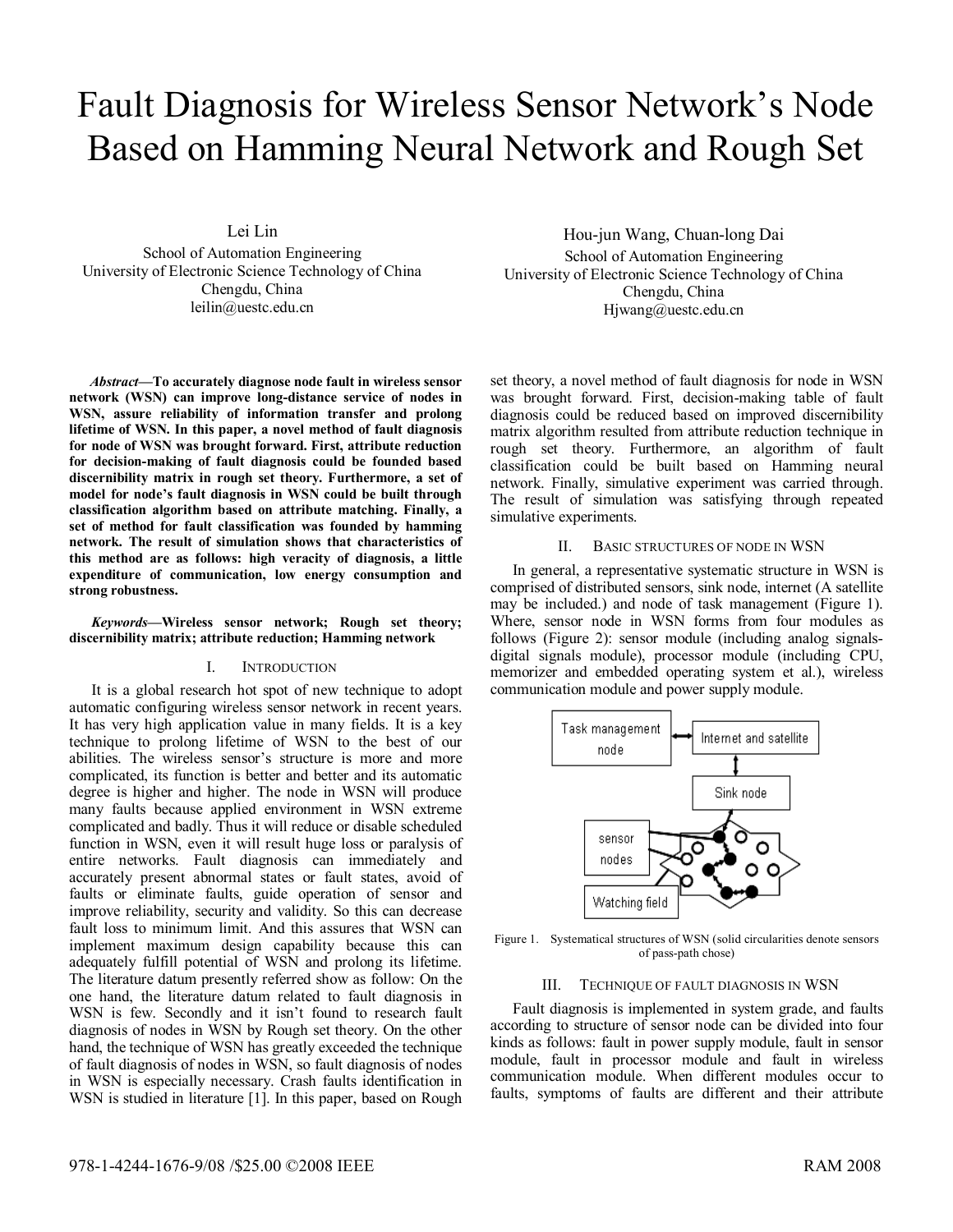values aren't all the same. To diagnose different module, different diagnosis strategy need be adopted.

- *A. Fault diagnosis of each module in node* 
	- *1*) *Diagnosis of sensor module*

The rule of if...then can be adopted to diagnose fault. Let measure data be ζ, threshold value be ε, average value be  $θ$  and threshold value of outlier data be δ.

The algorithm of diagnosis in detail is as follows:

If  $|\zeta-\theta| > \delta$ , then sensor probe or A/D happens fault.

If ζ>ε, then sensor probe or A/D happens fault.

If  $\zeta = 0$ , then sensor probe or A/D happens fault.

*2*) *Diagnosis of processor module* 

Diagnosis of processor module may be divided in detail into three parts as follows:

### *a) Diagnosis of instructions system*

Run the procedure. If executing result is different destine result, then instructions system has faults; or else instructions system can't be assured of faults. The procedure including enough instructions should be designed to test instructions system.



Figure 2. Structures of node in WSN

#### *b) RAM diagnosis in chip*

First, the content in RAM is read and save duplicate. Secondly, reverse of the content in binary is gotten and written in original address. Finally, the content in original address is read and compare with original content in detail. If the content read is the same as original content, then it is considered that RAM has no faults.

# *c) Timer diagnosis*

The interrupting procedure is designed. If procedure can overflow on time and clear overflowing symbol bit, then timer has no faults, or else timer has faults.

### *3*) *Diagnosis of wireless communication module*

If node can reply on every inquiring command, the communication module is considered to be normal. If node can't reply on inquiring commands and can send out information on schedule, the communication module is considered to have faults. If the communication module can exactly pass data of other node, the communication module is considered to be normal, or else it is considered to have faults.

# *4*) *Diagnosis of power supply module*

If node can't reply on inquiring commands and can't send out information on schedule, the power supply module is considered to have faults.

#### *B. Building of Fault diagnosis attribute table in WSN*

TABLE I. FAULT SYMPTOMS OF NODE IN WSN INCLUDING THEIR ATTRIBUTIONS

| number | symptoms types                       | attribute value         |  |  |
|--------|--------------------------------------|-------------------------|--|--|
| m[1]   | Can node answer when sending out     | $m[1]=0$ (yes)          |  |  |
|        | inquiring command?                   | $m[1]=1$ (no)           |  |  |
| m[2]   | Can node return signals on schedule? | $m[2]=0$ (yes)          |  |  |
|        |                                      | $m[2]=1$ (no)           |  |  |
| m[3]   | Can node exactly                     | $m[3]=0$ (yes)          |  |  |
|        | execute instructions?                | $m[3]=1$ (no)           |  |  |
| m[4]   | Are measure data                     | $m[4]=0$ (no)           |  |  |
|        | always zero?                         | $m[4]=1$ (yes)          |  |  |
| m[5]   | Is measure-datum far from average    | $m[5]=0$<br>(no)        |  |  |
|        | value?                               | $m[5]=1$ (yes)          |  |  |
| m[6]   | Can node transfer other node's       | $m[6]=0$ (yes)          |  |  |
|        | datum?                               | $m[6]=1$ (no)           |  |  |
| m[7]   | Is measure-datum far bigger<br>than  | $m[7]=0$ (no)           |  |  |
|        | normal value?                        | $m[7]=1$ (yes)          |  |  |
| m[8]   | Absolute value of difference between | $m[8]=0$ (<0.5)         |  |  |
|        | adjacent sensor's measure data.      | $m[8]=1$ ( $\geq 0.5$ ) |  |  |

TABLE II. FAULT TYPES OF NODE IN WSN INCLUDING THEIR SYMPTOMS

| number         | fault types              | symptoms                      |
|----------------|--------------------------|-------------------------------|
| d1             | normal                   | Every module is normal.       |
| d2             | fault of power<br>supply | m[1], m[2], m[3], m[4], m[5], |
|                | module                   | m[6], m[7], m[8]              |
| d3             | fault of sensor's module | m[4], m[5], m[7], m[8]        |
| d <sub>4</sub> | fault of CPU module      | m[1], m[2], m[3], m[6]        |
| d <sub>5</sub> | wireless<br>fault<br>of  | m[1], m[2], m[6]              |
|                | communication module     |                               |

For briefness and no losing universality, the paper only diagnoses typical four faults as follows: fault in power supply module, fault in sensor module, fault in processor module and fault in wireless communication module. The table of fault symptoms of node in WSN including their attributions (table I ) and the table of fault types of node in WSN including their symptoms(table  $\Pi$ ) are respectively built to rapidly diagnose fault of node in WSN through analyzing structure and fault types of WSN.

#### IV. REDUCTION OF INFORMATION ON FAULT DIAGNOSIS

Rough set theory has an ability using incomplete information or knowledge to process fuzzy phenomena and classifying datum according to observing or measuring some imprecise result [2], [3], [4]. Because of fault diversity of node in WSN and bad application condition, information obtained is very inadequate and uncertain. Thus, accurate diagnosis of fault of node in WSN is extreme difficult. Fortunately, rough set theory is with facility in deal with the problem with incomplete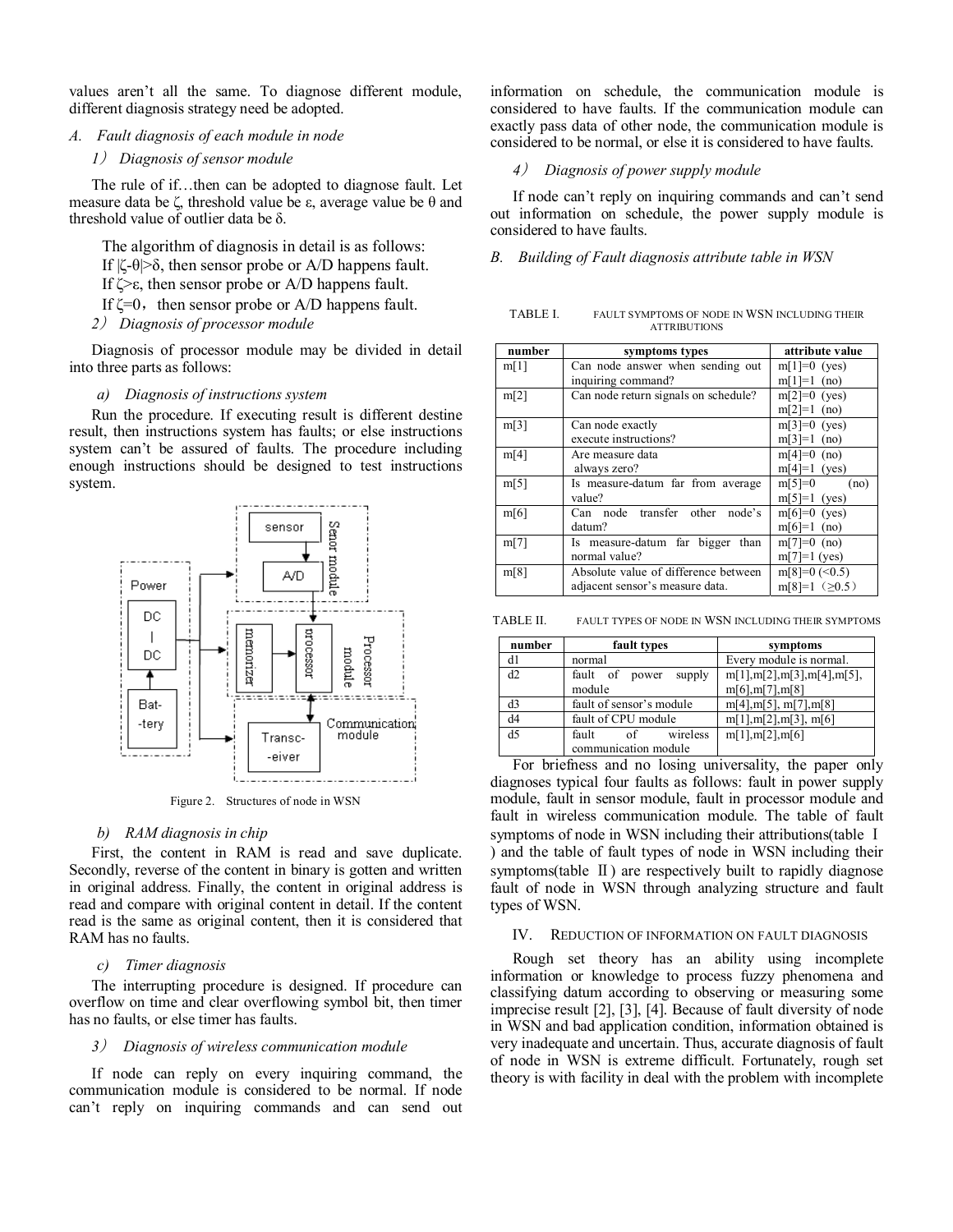information and it can easily resolve fault diagnosis online with low energy consuming by datum reduction theory of rough set.

The datum reduction is a key technique of rough set theory. The datum reduction is to omit redundancy, unrelated and unimportant datum in preserving classified ability of datum so as to make datum classification simple and clear. In this paper, the datum reduction is to process attribute reduction of decision-making table and make a record in decision-making table denote sample with same characteristic. In this way, the decision-making rule holds high adjustability. In this paper, fault diagnosis is implemented by attribute reduction algorithm based on improved discernibility matrix and Boolean calculation.

According to rough set theory, the reduction method for fault diagnosis information of node in WSN is as follow.

Let *P* be a group of equivalent relations and  $R \in P$ . If

$$
ind(P) = ind(P - \{R\})
$$
 (1)

Then *R* is unnecessary in  $P$ ; or else  $R$  is necessary. If every *R* is necessary, then *P* is independent; or else *P* is dependent. If two objects have the same information, viz. they can't be differentiated, and then they are considered as a equivalent relation. The *ind*(*P*) is called as intersection of all equivalent relations of *P* .

Let  $U$  be a universe and  $P$  be a group of equivalent relations defined in *U* . Then the set composed of all absolute necessary relations in *P* is called absolute core of *P* , viz. *CORE*(*P*) .If  $ind(Q) = ind(P)$  and *Q* is independent, then *Q* is called as an absolute reduction of *P* . The absolute core doesn't equal to reduction, it subordinates to reduction and it equals to intersection of all reductions.

Let decision-making system be  $S = < U, R, V, f >$ . Where,  $R = P \cup D$  is attributes set,  $P = \{m[i]|i = 1,...,k\}$  and  $D = \{d\}$  are respectively called as condition attribute set and decision-making set,  $U = \{x_1, x_2, ..., x_n\}$  is a universe and  $m[i](x_j)$  is value of sample  $x_j$  in  $m[i]$ .  $C_D(i, j)$  denotes a nodical element of *i* th row and *j* th column in that it is point of intersection in discernibility matrix  $C_D$ . So  $C_D$  is defined as follow:

$$
C_D(i, j) = \begin{cases} m[k], d(x_j) \neq d(x_i) \\ 0, d(x_j) = d(x_i) \end{cases}
$$
 (2)  
Where,  $\{m[k]|m[k] \in P \land m[k](x_i) \neq m[k](x_j)\}$ .

The discernibility matrix is a symmetrical matrix, therefore this paper only needs consider upper trigonal part or lower trigonal part. The discernibility matrix defined shows that  $C_p(i, j)$  is a set of all attributes differentiated between  $x_i$  and  $x_j$ . The core and reduction of  $P$  can be easily resolved by discernibility matrix. Where, the core may be defined as a set of items only included an element in discernibility matrix, viz.

$$
CORE(P) = \{ m \in P : C_D(i, j) = (m) \text{ for some } i, j \}
$$
 (3)

If the attribute set  $B \subseteq P$  is a least attribute subset and accord with the condition as follow

$$
B \cap C_D(i,j) \neq \phi, \stackrel{\text{def}}{=} C_D(i,j) \neq \phi \tag{4}
$$

Then call the attribute set  $B \subseteq P$  is a reduction of  $P$ . At a word, a reduction is a least attribute subset that it can distinguish all objects divided by the whole attribute set *P* . The algorithm of finding  $\hat{B}$  accorded with the condition is as follow:

*1) Working-out discernibility matrix*  $C_D(i, j)$  *;* 

*2) Reduce discernibility matrix*  $C_D(i, j)$ , *extract the single attribute element set as core attribute in*  $C_D(i, j)$  *and let its value as 0;* 

*3) When*  $C_D(\mathbf{i}, \mathbf{j}) \neq 0$  *and*  $C_D(\mathbf{i}, \mathbf{j}) \neq \phi$ , *the disjunctive logic expression*  $\mathbf{i}^T \mathbf{j}$  *can be built as follow:* 

$$
T_{ij} = \text{cm}[i] \tag{5}
$$
  
4) Let all  $T_{ij}$  process conjugative operation and get a

*conjugative normal form T as follows:* 

$$
T = \underset{C_D(i,j)\neq 0}{\wedge} T_{ij} \tag{6}
$$

*5)* Finally, the disjunctive normal form  $T$  can be found *through conversion of T as follow:* 

$$
T' = \bigvee_i T_i \tag{7}
$$

*6) Let core attribute join in every conjugative item, then each conjugative item in*  $T'$  *is corresponding to a result of attribute reduction.* 

The algorithm shows that the discernibility matrix is provided with interpretative function and is relatively intuitionistic. Its essential is datum reduction by absorption in logic operation and other deductive principle.

#### V. FAULT CLASSIFICATION BASED ON HAMMING NETWORK

The paper brings forward fault classification algorithm based on Hamming network  $[5]$  by the samples after attribute reduction mentioned above. Suppose *p* normal samples of *n* dimensionality as follows:  $c^1$ ,  $c^2$ , ...,  $c^p$ ; What is classification of vector *x* ? Hamming network is as figure 3. The algorithm is as follows:

1) Let link weight of feedforward layer  $w_{i,j} = c_i^j/2$  ( $j = 1, 2, ..., p; i = 1, 2, ..., n$ ),  $c_i^j$  denotes i th element of  $v_i$  *i*  $\alpha$  *c<sub><i>j*</sub>  $\alpha$ <sub>*j*</sub> *c<sub>j</sub> c<sub>j</sub> c<sub>j</sub> c<sub>j</sub>**c<sub>j</sub>**c<sub>j</sub>**c<sub>j</sub>**c<sub>j</sub>**c<sub>j</sub>**c***<sub>***j***</sub>** *c<sub>j</sub>**c<sub>j</sub>**c<sub>j</sub>**c<sub>j</sub>**c<sub>j</sub>**cg<sub>j</sub>**cg<sub>j</sub>**cg<sub>j</sub>**cg<sub>j</sub>**cg<sub>j</sub>**cg<sub>j</sub>**cg<sub>j</sub>**cg<sub>j</sub>**cg<sub>j</sub>**cg<sub>j</sub>**is defined as*  $\theta$ <sub>*j*</sub> = −*n* / 2 (*j* = 1,2,..., *p*). Let sigmoid function *of feedforward layer be*  $f(x) = x/n$  *and*  $t = 0$ .

*2) Through feedward layer, then can get formula as follows:* 

$$
r_j(t) = (\sum_{i=1}^n w_{i,j} x_i - \theta_j) / n (j=1,2,\ldots,p).
$$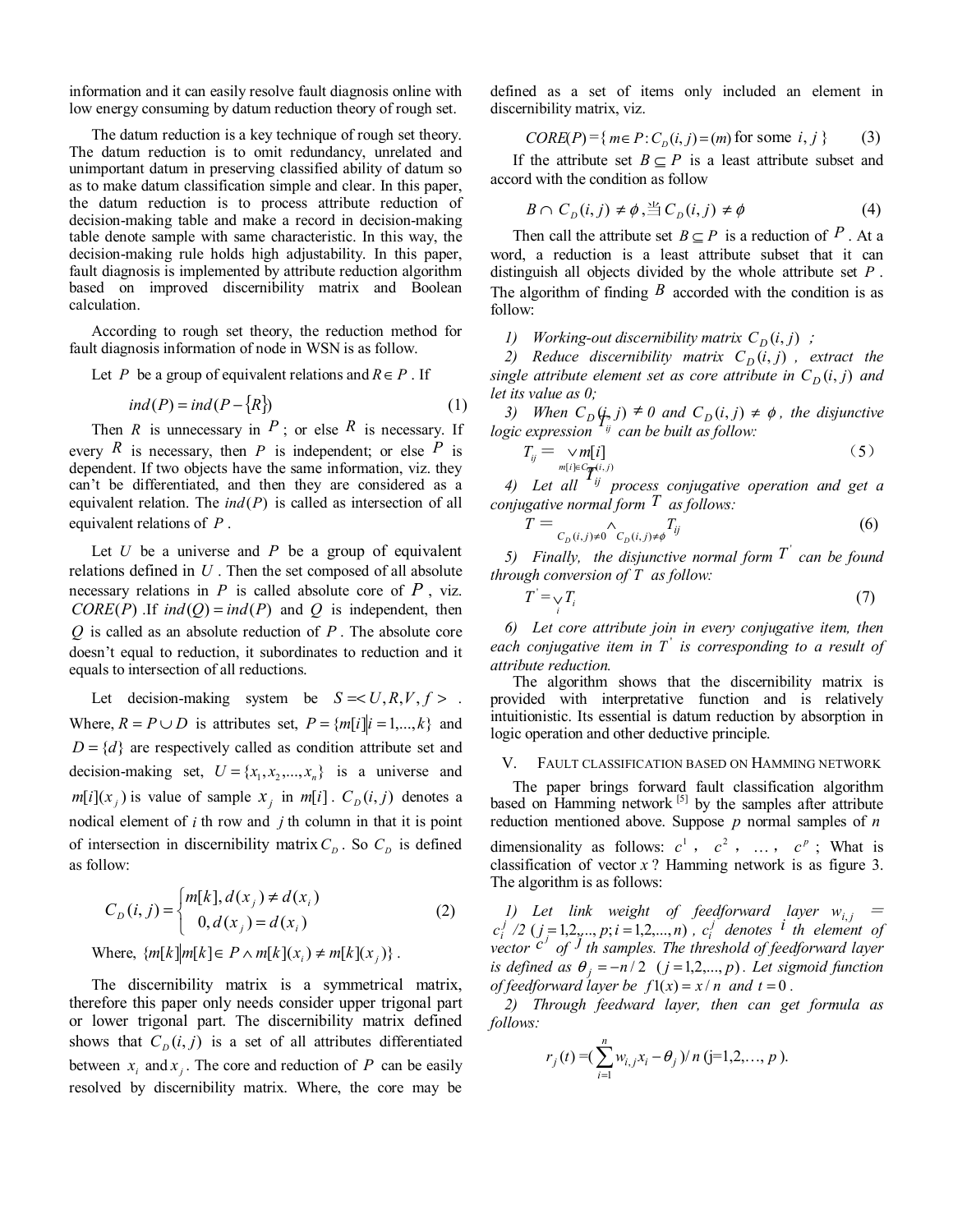*3) Let the threshold of competition layer be 0 and sigmoid function is as follows.* 

$$
f(k) = \begin{cases} 0, & k < 0 \\ k, & k \ge 0 \end{cases}.
$$

*4) Arbitrarily select*  $e^{i\theta}$  *satisfied with*  $0 < e < 1/(p-1)$ 

5) 
$$
r_j(t+1) = f(r_j(t) - e \sum_{m \neq j} r_m(t)) \underbrace{(j=1,2,...,p)}.
$$



6) 
$$
\delta = \sum_{j=1}^{p} (r_j(t) - r_j(t+1)).
$$
  
7) If  $\delta = 0$  then  $t = t+1$ 

7) If 
$$
\delta \neq 0
$$
, then  $t = t + 1$ . Go to 5).

*8)* If  $r_i(t+1)$  is positive, then it is corresponding classification of vector *x* .

*9)* End.

The essential of the algorithm is parallel calculation that *n* subtracts every Hamming distance. Hamming network can adjust the algorithm to fault mode classification implement possessed minimum error and give a fault mode to match unbeknown input fault mode.

## VI. THE SIMULATIVE EXPERIMENT AND RESULT ANALYSIS

The table of fault sample decision-making of nodes in WSN (table Ⅲ) can be built through the table of fault symptoms of node in WSN including their attributions (table Ⅰ) and the table of fault types of node in WSN including their symptoms (table  $\Pi$ ). The discernibility matrix  $C_D(i, j)$  (Formula 8) can be built by table Ⅲ.

Where, the U denotes sample object, the m denotes attribute type, the D denotes decision-making type.

TABLE III. FAULT SAMPLE DECISION-MAKING OF NODES IN WSN

| U              |          | $\mathbf{2}$ | 3                | 4              | 5                | 6        |          |
|----------------|----------|--------------|------------------|----------------|------------------|----------|----------|
| m              |          |              |                  |                |                  |          |          |
| m[1]           | $\theta$ |              | $\boldsymbol{0}$ | $\bf{0}$       | $\mathbf{0}$     |          | 0        |
| m[2]           | $\Omega$ |              | 0                | $\bf{0}$       | $\theta$         | 0        | 0        |
| m[3]           | 0        |              | $\boldsymbol{0}$ |                | $\boldsymbol{0}$ | 0        | 0        |
| m[4]           | $\Omega$ |              |                  | $\overline{0}$ | $\theta$         | 0        | 0        |
| m[5]           | $\theta$ |              |                  | $\bf{0}$       |                  | $\theta$ | $\theta$ |
| m[6]           | 0        |              | 0                | 0              | 0                |          | 0        |
| m <sub>1</sub> | $\theta$ |              | $\boldsymbol{0}$ | $\bf{0}$       |                  | 0        | 0        |
| m[8]           | $\theta$ |              |                  | $\bf{0}$       |                  | 0        |          |
| D              | d1       | d2           | d3               | d4             | d3               | d5       | d3       |

$$
\begin{array}{c}\n0 \begin{array}{c}\n a_{1,2} \ a_{1,3} \ m[3] \ a_{1,5} \ m[1]m[6] \ m[8] \\
0 \begin{array}{c}\n a_{2,3} \ a_{2,4} \ a_{2,5} \ a_{2,6} \ a_{2,7} \\
0 \begin{array}{c}\n a_{3,4} \ 0 \end{array} & a_{3,5} \ 0 \\
0 \begin{array}{c}\n a_{4,5} \ a_{4,6} \ m[3]m[8] \ (8) \\
0 \begin{array}{c}\n a_{5,6} \ 0 \\
0\n \end{array}\n\end{array}\n\end{array}
$$

where,  $a_{12}$  = m[1]m[2]m[3]m[4]m[5]m[6]m[7]m[8],  $a_{1,3}$  = m[4]m[5] m[8],  $a_{1,5}$  = m[5]m[7]m[8],  $a_{2,3}$  = m[1]m[2]m[3]m[6]m[7],  $a_{2,4}$  = m[1]m[2] m[4]m[5]m[6]m[7]m[8],  $a_{2,5}$  = m[1]m[2]m[3]m[4] m[6],  $a_{2,6}$  = m[2]m[3]m[4]m[5] m[7]m[8],  $a_{2,7}$  = m[1]m[2]m[3]m[4]m[5]m[6]m[7],  $a_{3,4}$  = m[3]m[4]m[5] m[8],  $a_{3.5}$  = m[1] m[4]m[5]m[6] m[8],  $a_{4,5}$  = m[3]m[5] m[7]m[8],  $a_{4,6}$  = m[1]m[3]m[6],  $a_{5,6}$  = m[1] m[5]m[6]m[7]m[8],  $a_{6,7}$  = m[1]m[6]m[8].

After datum reduction algorithm be called, the conjugative item can be gotten by the discernibility matrix  $C_D(i, j)$  as follow.

 $T = m [1] \wedge m[3] \wedge m[6] \wedge m[8]$ .

So, a reduction  $\{\text{m} [1], \text{m} [3], \text{m} [6], \text{m} [8]\}$  can be found and table 3 can be reduced as table Ⅳ.

TABLE IV. THE TABLE OF FAULT SAMPLE DECISION-MAKING OF NODES IN WSN AFTER REDUCTION

| m | m[1] | m[3] | m[6] | m[8] |    |
|---|------|------|------|------|----|
|   |      |      |      |      | d1 |
|   |      |      |      |      | d2 |
|   |      |      |      |      | d3 |
|   |      |      |      |      | d4 |
|   |      |      |      |      | d5 |

TABLE V. RESULT ON FAULT DIAGNOSIS

| Algorithm applied in simulation                | Preciseness rate<br>of fault<br>diagnosis |
|------------------------------------------------|-------------------------------------------|
| Algorithm brought forward in the paper         | 98.2%                                     |
| Algorithm of traditional decision-making table | 96.1%                                     |

Finally, the simulative experiment of fault classification is implemented based on Hamming network mentioned above fourth section in Matlab. The WSN is prone to produce datum difference for complicated application environment and noise disturbance. Suppose that reliability of each data applied to fault classification reaches 99.5% and 200 group data are implemented to classify. Compared to traditional decisionmaking table only applied to, their statistical results are as follows (table V).

If reliability of each data applied to fault classification drops at 98.5% and 200 group datum are implemented to